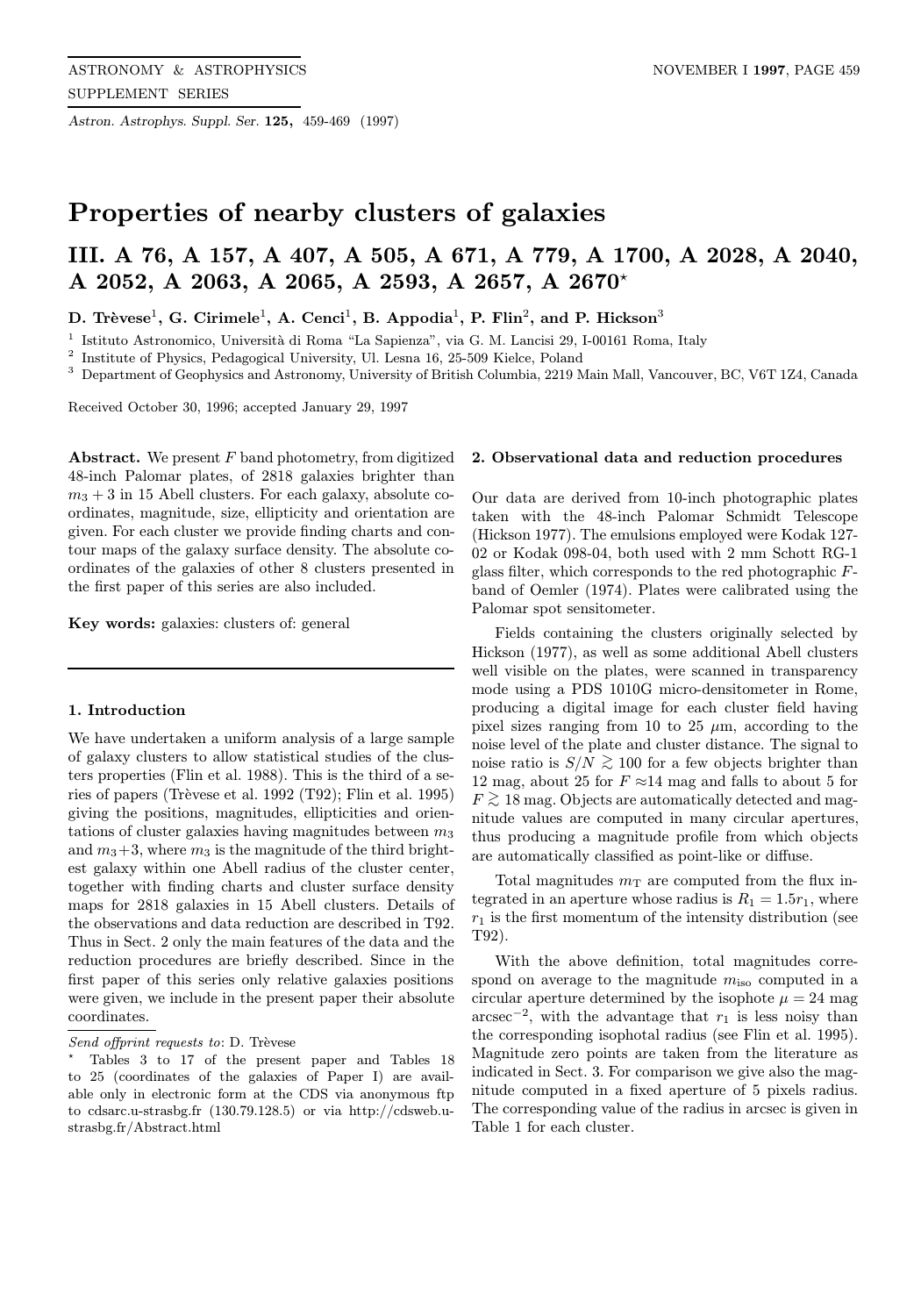The ellipticity and the orientation of each object are computed from the second-order momenta of the intensity distribution.

In each field a reference set of about 10 (properly distributed) stars belonging to the Guide Star Catalog of STScI (GSC), has been selected. Then, the right ascension  $\alpha$  and declination  $\delta$  referred to 2000 have been computed from the rectangular scanning coordinates, using the COORDS utility from the IRAF package. The resulting  $\alpha$  and  $\delta$  show a rms deviation smaller than 2 arcsec from GSC coordinates.

Density images of the clusters have been computed with a different method with respect to the two previous papers. The new algorithm applies an adaptive filter which operates a smoothing of the number density distribution using a Gaussian kernel with density dependent variance, as described in Pisani (1993), see also Merritt & Tremaine (1994). Density images were computed using all galaxies brighter than  $m_3 + 2$  for the clusters A76, A157, A2028, A2052 and A2657 while for the remaining 10 clusters we adopted  $m_3 + 3$  as limiting magnitude. Isodensity maps of each cluster field are shown in Figs. 1b to 15b.

For comparison we have computed also the isodensity images of each cluster with the algorithm adopted in Papers I and II. It appears that the new method provides smoother isopleths without loss of spatial resolution. As an example we show in Figs. 16 the isodensity map of the irregular cluster A407, computed with the algorithm of Papers I and II.

Table 1. Cluster data

| Abell $#$        | N  | $\boldsymbol{z}$  | $\alpha(1950)$ | $\delta(1950)$ | $\phi_{\rm a}$ (') |
|------------------|----|-------------------|----------------|----------------|--------------------|
| A76              | 1  | 0.0416            | 00 36 50       | $+06\;27\;00$  | 8.4                |
| A <sub>157</sub> |    | $0.103^{\dagger}$ |                |                | 6.7                |
| A407             | 1  | 0.0463            | 02 58 44       | $+353823$      | 6.7                |
| A505             | 1  | 0.0543            | 04 51 12       | $+800609$      | 7.4                |
| A671             | 1  | 0.0502            | 08 25 27       | $+303602$      | 7.4                |
| A779             | 1  | 0.0230            | 09 16 46       | $+335729$      | 7.4                |
| A1700            |    | $0.119^{\dagger}$ |                |                | 5.0                |
| A2028            | 1  | 0.0776            | 15 07 01       | $+07$ 44 17    | 6.7                |
| A2040            | 3  | 0.0456            | 15 10 20       | $+073742$      | 6.7                |
| A2052            | 1  | 0.0348            | 15 14 12       | $+07$ 12 26    | 6.7                |
| A2063            | 1  | 0.0337            | 15 20 39       | $+08$ 47 14    | 6.7                |
| A2065            | 18 | 0.0722            | 15 20 18       | $+275349$      | 6.7                |
| A2593            | 1  | 0.0421            |                |                | 6.7                |
| A2657            | 1  | 0.0414            | 23 42 25       | $+08\;55\;02$  | 8.4                |
| A2670            | 1  | 0.0761            | 23 51 40       | $-10$ 41 43    | 6.7                |
|                  |    |                   |                |                |                    |

<sup>†</sup> the redshift has been estimated from the  $z - m_{10}$  relation

## 3. Description of the catalog

The clusters studied in this paper are listed in Table 1. The column headings are:

Column 1: Abell catalog number.

- Column 2: Identification number of the galaxy used to set the zero of the magnitude scale.
- Column 3: Redshift (from Struble & Rood 1991).
- Column 4: Right ascension of the galaxy in the reference paper.
- Column 5: Declination of the galaxy in the reference paper.
- Column 6: Radius adopted for fixed aperture photometry, in arcsec.

The zero of the magnitude scale has been established using published photometric data. The reference papers are listed below.

For A76, and A2657 we have used  $r$  magnitudes of bright galaxies given by Hoessel et al. (1980), and compared our photometry in the same aperture after the transformation  $F = r - 0.58$ , valid for bright elliptical galaxies, for which we assume  $B - V = 0.97$  (Schneider et al. 1983) (SGH). For A157 we used the zero of A151, which lies in the same plate (see Paper II). For the clusters A671, A779, A2028, A2040, A2052, A2063, A2065, and A2670 we have used the  $r$  magnitudes of the brightest member taken from Hoessel & Schneider (1985) after the transformation  $F = r - 0.58$ , from SGH.

For A1700 (which lies in the same plate of A1661) and A2593 we have used the V magnitudes of Bothun et al. (1985), Murphy et al. (1983) respectively, after the transformation  $F = V - 0.76$ , from SGH. For A407 and A505 we used the V magnitudes of Peterson (1970) after the transformation  $F = V - 0.76$ . The error on the zero of the the magnitude scale can be deduced from the above references.

Each catalog contains all the galaxies in the area shown in the identification maps, brighter than  $m_3 + 3$ .

Data for the individual galaxies in each cluster are given in Tables 3 to 17. The column headings for these tables are as follows:

- Column 1: Identification number.
- Column 2: Right ascension 2000.
- Column 3: Declination 2000.
- Column 4: Size in arcsec, defined in Eq. (1) of Paper I.
- *Column* 5: Ellipticity  $(1 b/a)$ , where  $b/a$  is the ratio of minor/major axis lengths.
- Column 6: angle between the major axis and to the positive y direction, in degrees, increasing counterclockwise.
- $Column 7: Total F magnitude integrated in a circular area$ of radius  $R_1$ .

 $Column 8: F magnitude in a fixed circular aperture, whose$ radius in arcsec is indicated in Table 1.

Galaxies are sorted according to their total magnitude.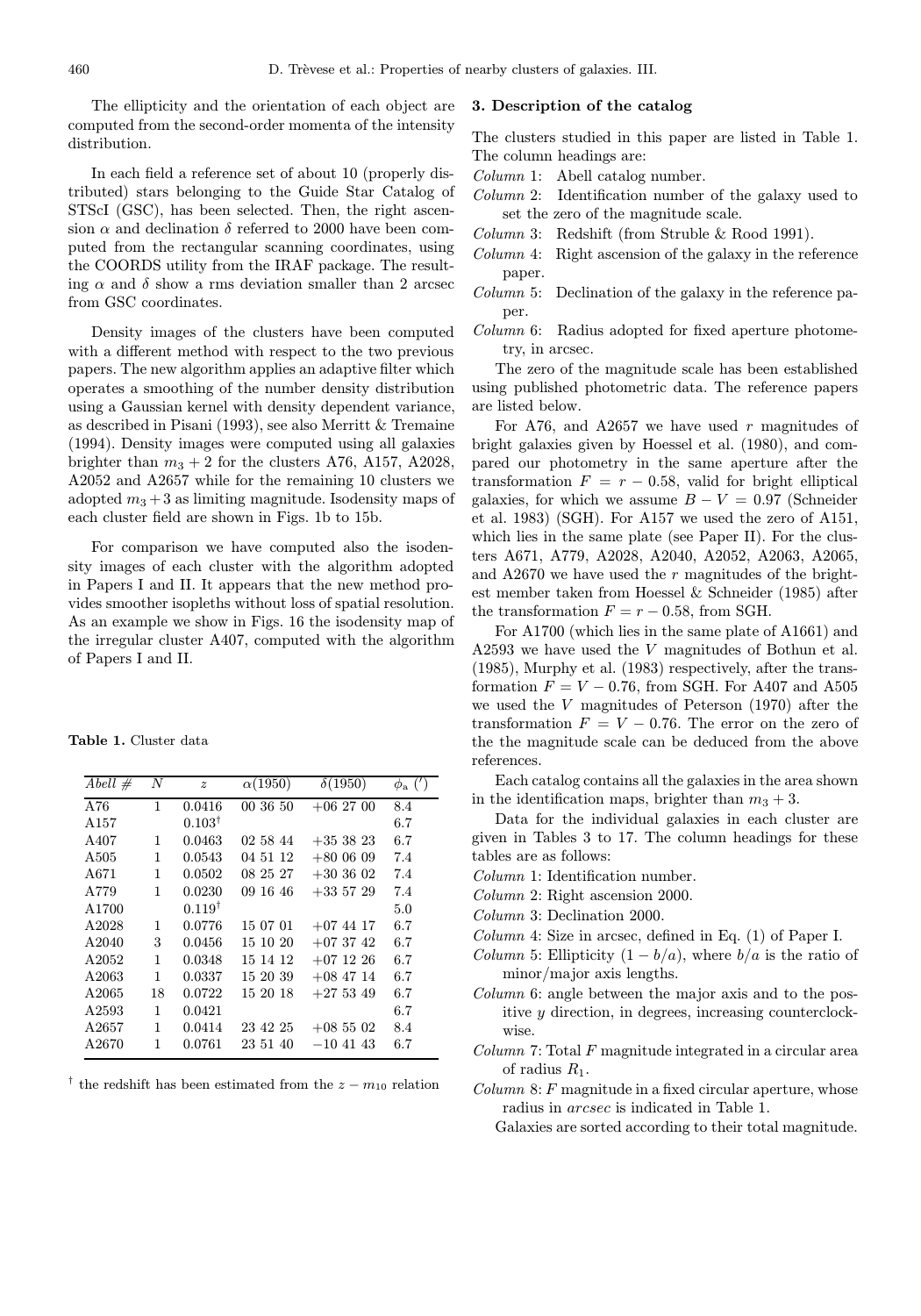Fore each cluster we give, in Figs. 1 to 15, identification maps with the serial numbers of the first 50 objects and isodensity plots obtained from the density images.

Table 2 contains the data of 2 bright galaxies of A1213, missing in T92, in the same format of Tables 2-16.

Tables 18-25 contain the  $\alpha$  and  $\delta$  (2000) coordinates of the galaxies belonging to the clusters A195, A465, A1185, A1213, A1413, A1775, A2319, A2597, which were presented in T92 using relative coordinates.

Table 2. addendum to Trèvese et al. (1992): Abell 1213

| $\alpha$ |                                                             | $R_1$ $\epsilon$ | $\theta$ $m_{\rm T}$ | $m_{\rm h}$ |
|----------|-------------------------------------------------------------|------------------|----------------------|-------------|
|          | $11\ 16\ 27.1$ $+29\ 14\ 33$ $16$ $0.29$ $69$ $13.8$ $14.8$ |                  |                      |             |
|          | $11\ 16\ 22.0$ $+29\ 13\ 04$ 16 0.44 143 13.8 14.0          |                  |                      |             |

Acknowledgements. P.H. is supported by grants from the Natural Science and Engineering Research Council of Canada. P.F. thanks the Istituto Astronomico, Università di Roma "La Sapienza" for hospitality. This work has been partly supported by the Polish Committee for Scientific Research under the grant P304 006 05/93 and by the Italian MURST and CNR  $(G.N.A.)$ .

## References

- Bothun D.G., Aaronson M., Schommer B., et al., 1985, ApJS 57, 423
- Flin P., Hickson P., Pittella G., 1988, in Large Scale Structures in the Universe. Observational and Analytical Methods, Seiter W.C., Duerbeck H.W., Tacke W. (eds.). Springer Verlag, p. 179
- Flin P., Trévese D., Cirimele, Hickson P., 1995, A&AS 110, 313 Hickson P., 1977, ApJ 217, 16
- Hoessel J.G., Gunn J.E., Thuan T.X., 1980, ApJ 241, 486
- Hoessel J.G., Schneider D.P., 1985, AJ 90, 1648
- Merrit D., Tremaine S.D., 1994, AJ 108, 514
- Murphy H.P., Schild R.E., Weekes T.C., 1983, MNRAS 202, 1127
- Oemler A., 1974, ApJ 194, 1
- Peterson B.A., 1970, AJ 75, 695
- Pisani A., 1993, MNRAS 265, 706
- Schneider D.P., Gunn J.E., Hoessel J.G., 1983, ApJ 264, 337 (SGH)
- Struble F.S., Rood H.J., 1991, ApJS 77, 363
- Trévese D., Flin P., Migliori L., Hickson P., Pittella G., 1992, A&AS 94, 327 (T92)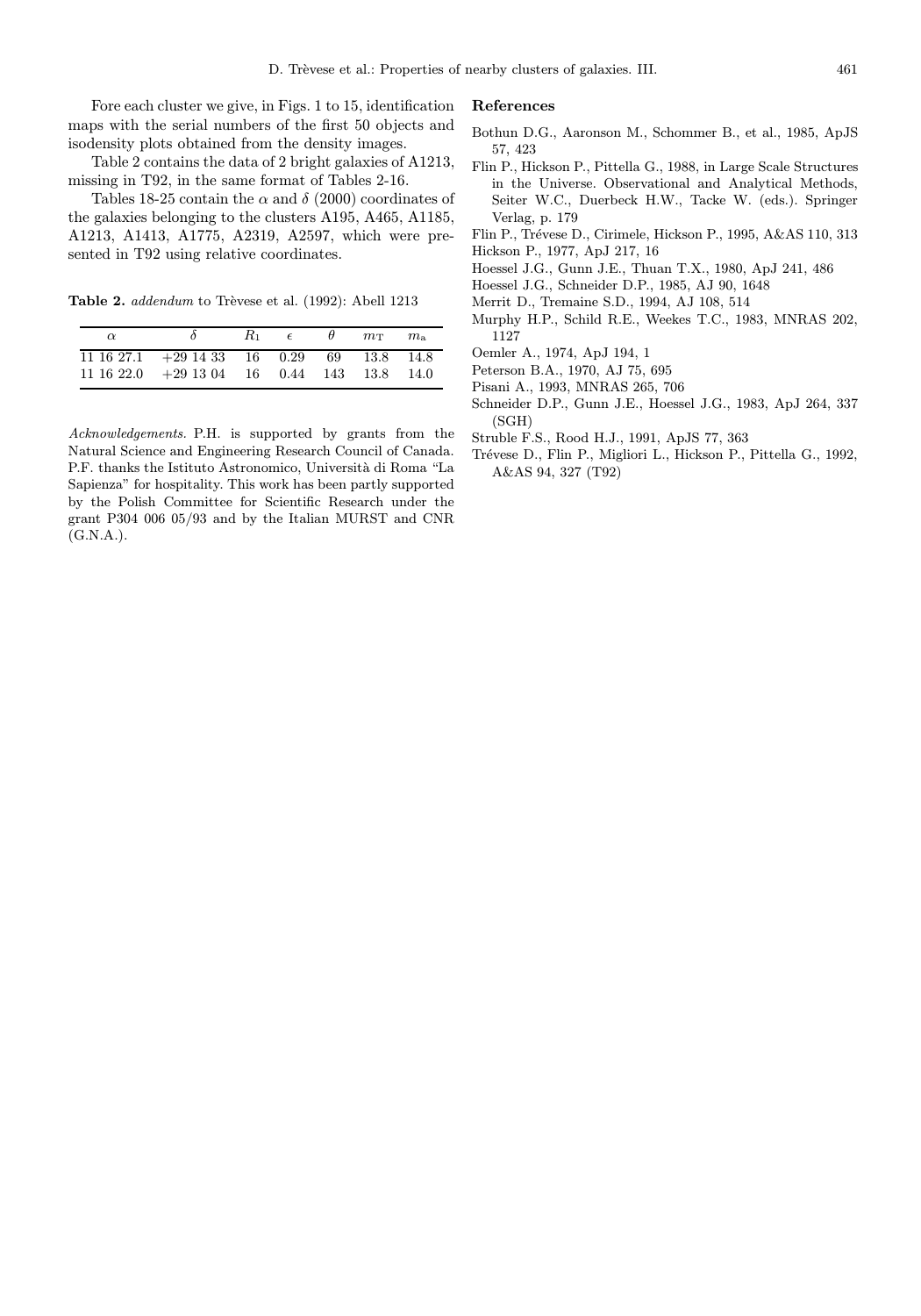



Fig. 1 to 15. For each cluster field: a) identification maps with labels indicating the 50 brightest galaxies; b) isodensity maps, with the thick line indicating the average density of the field. The orientation is N at top, E at left. Big ticks are spaced by 15 arcmin. For each cluster the scale is the same in Figs. a) and b)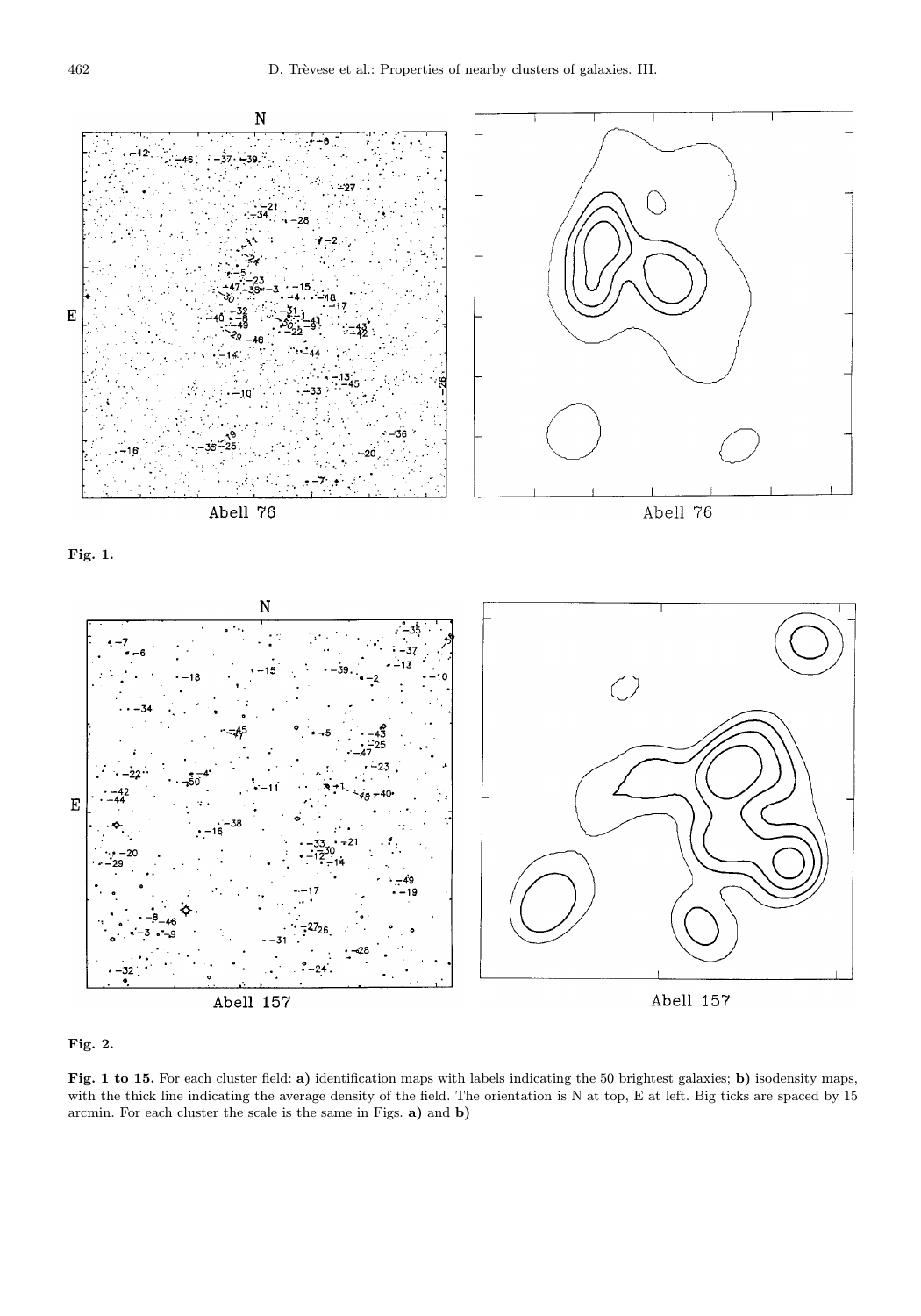





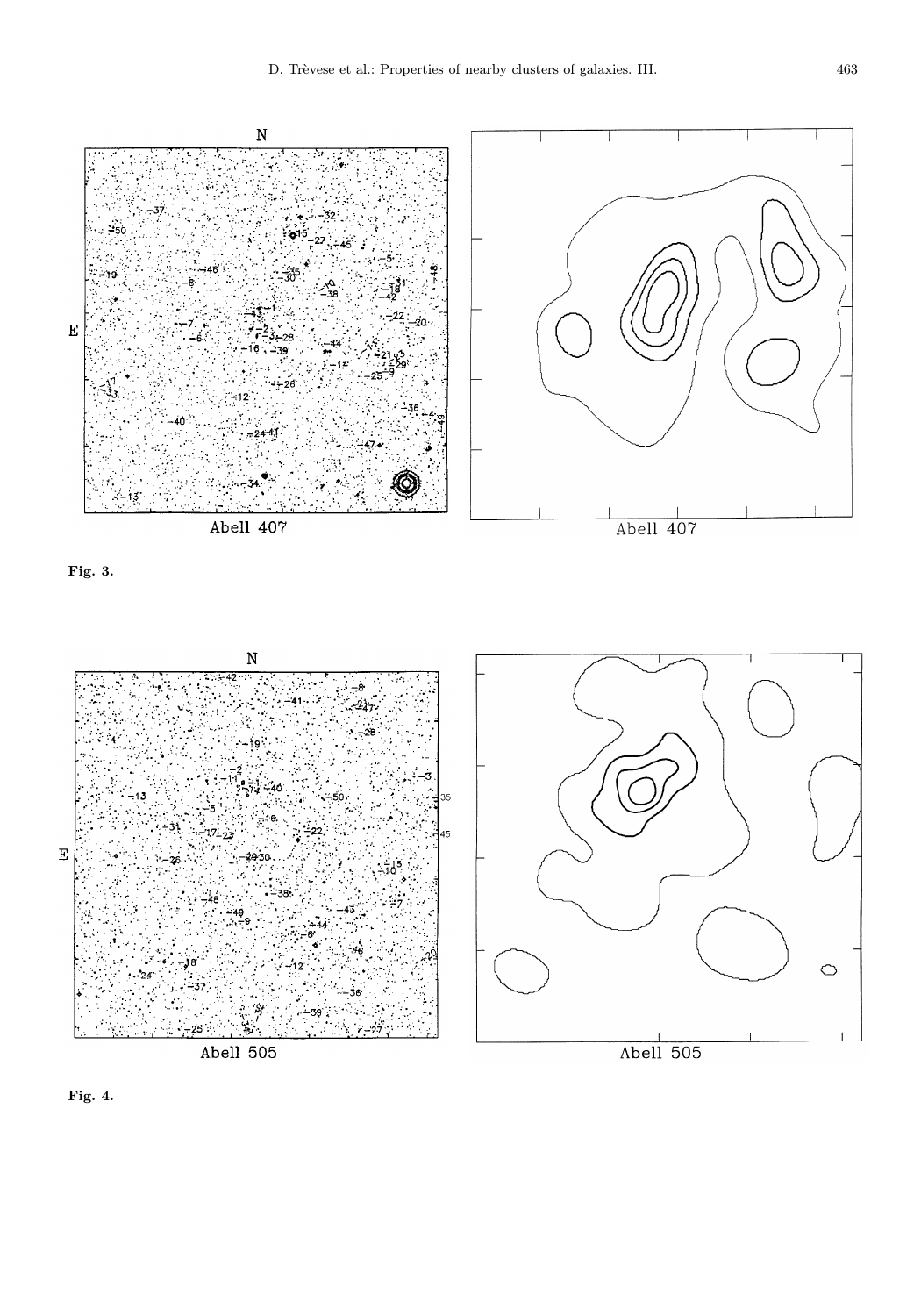





Abell 779

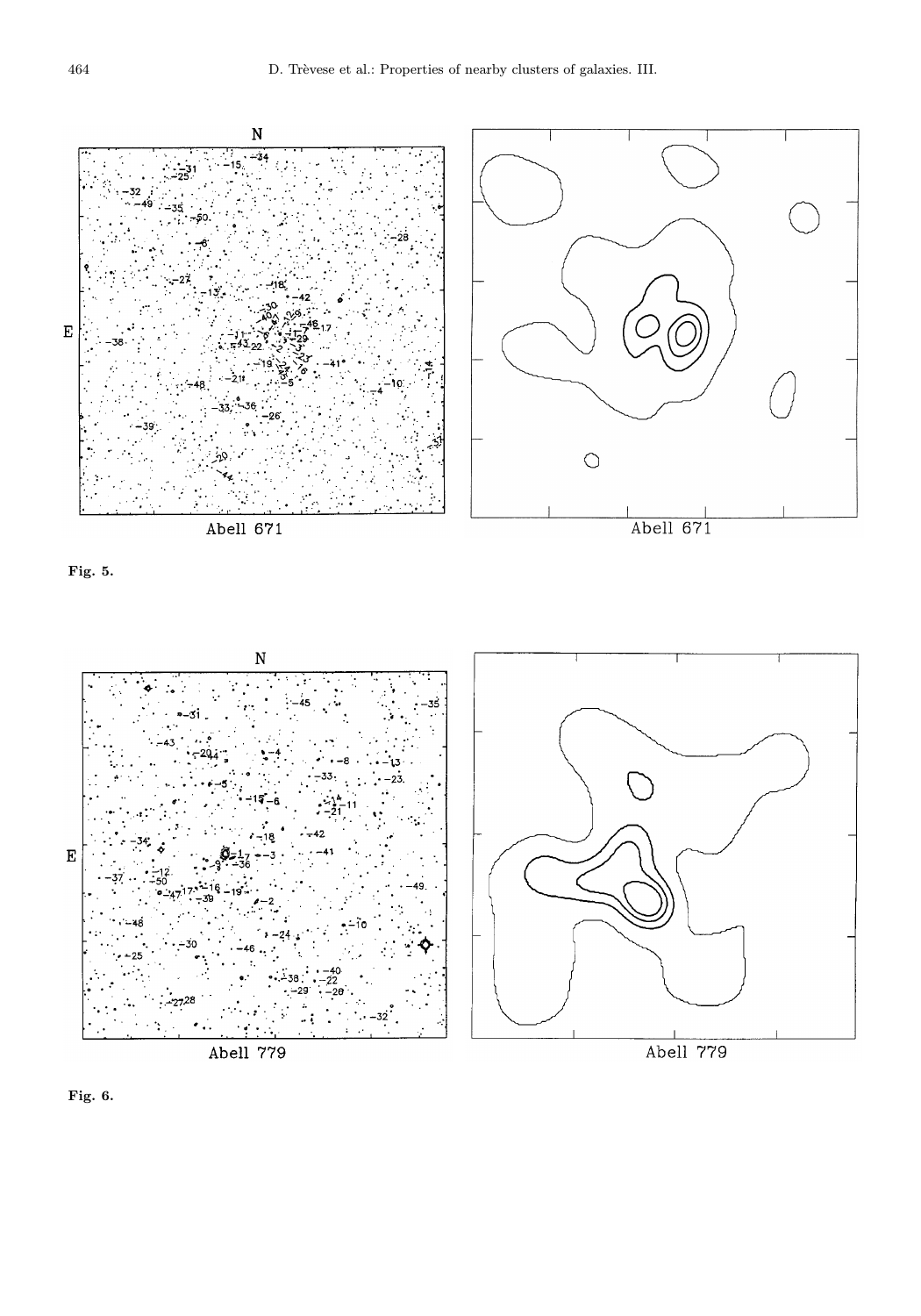





Abell 2028

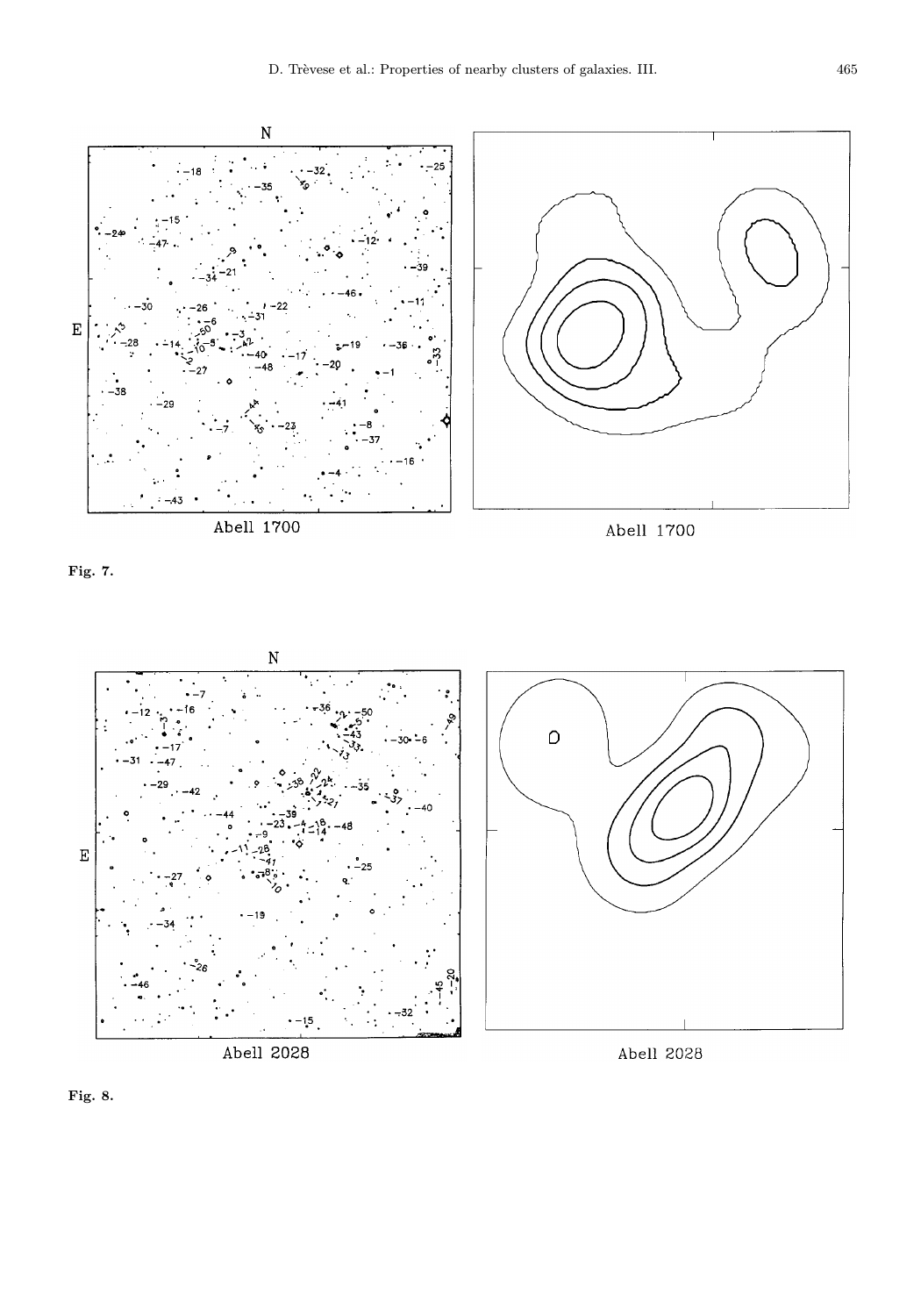





Abell 2052



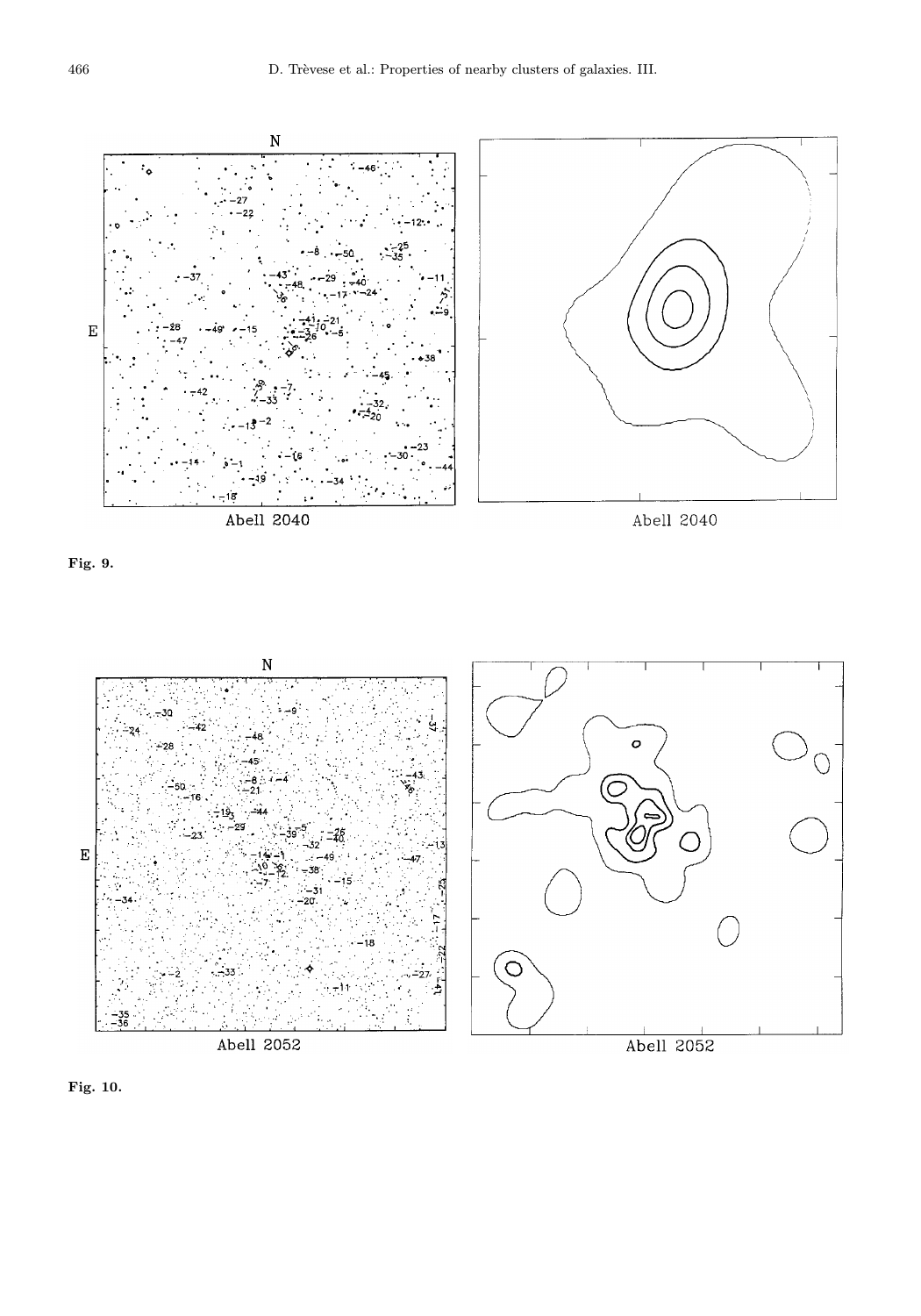







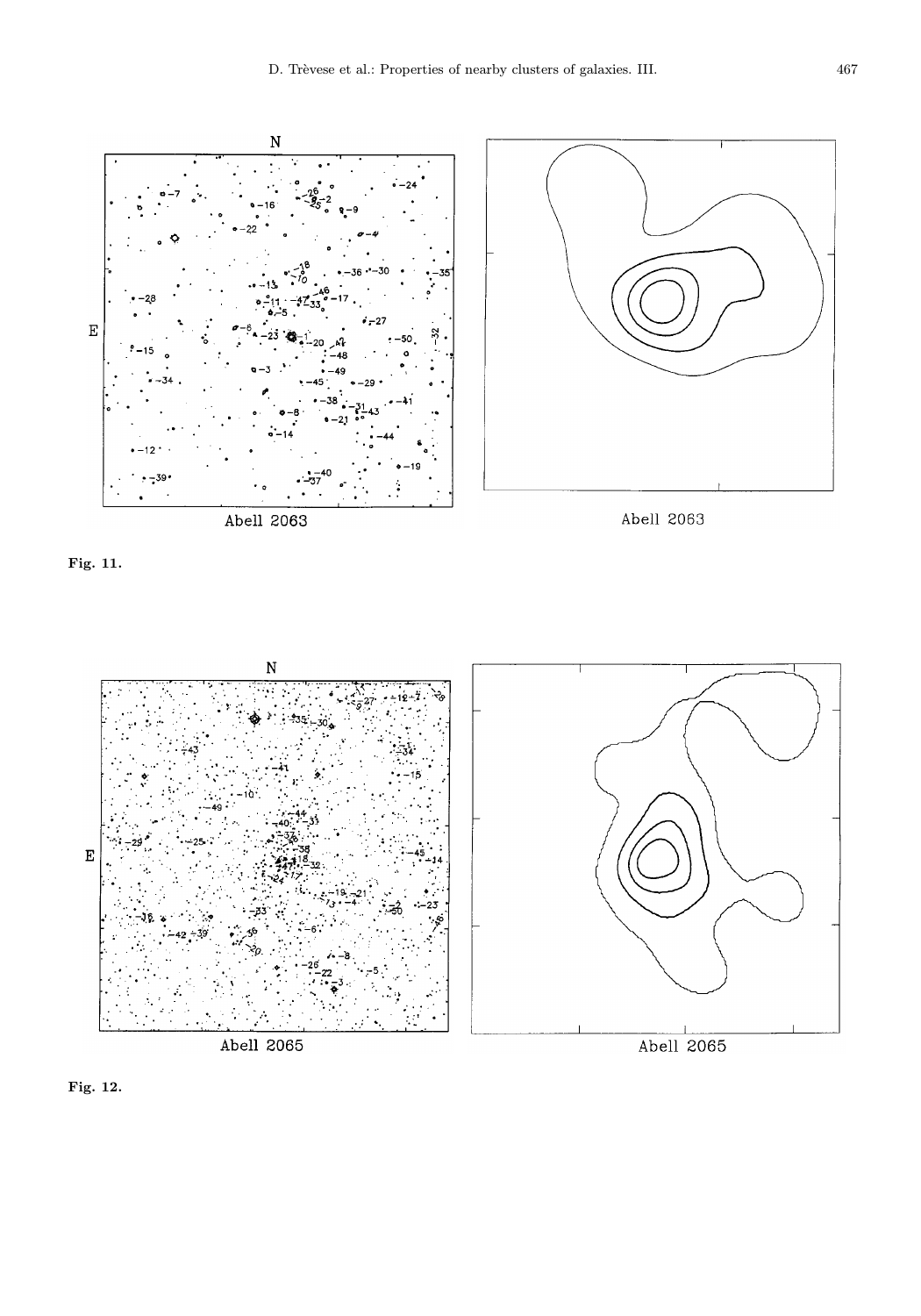